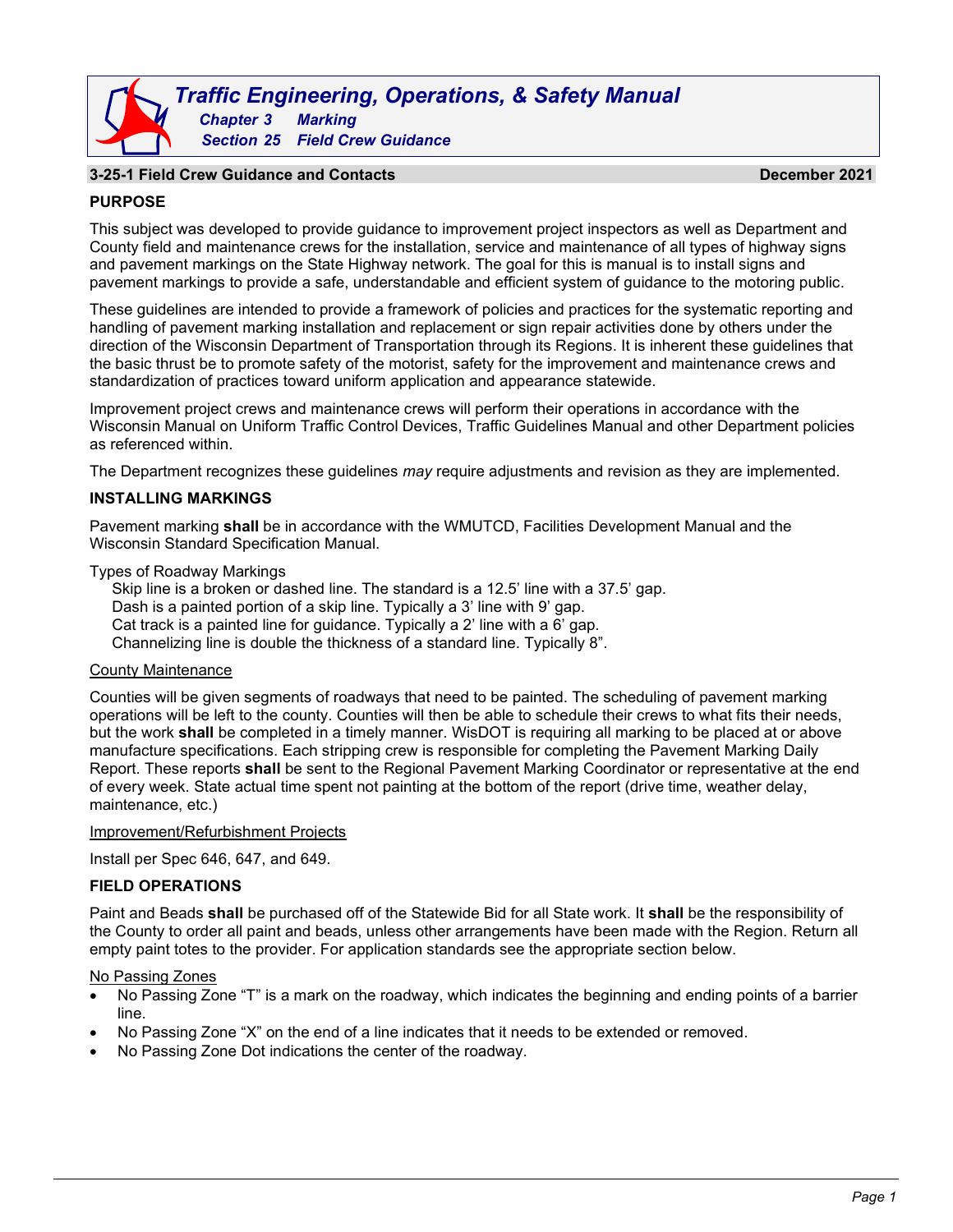

# **Waterborne Paint**

#### **General**

Store waterborne paint in a dry area that will not freeze. Do not store paint for more than 12 months. Keep in mind the weather will drastically change the dry time of this product. Humidity and cooler weather are the biggest factors. Please let the Marking Coordinators know of any and all issues with the paint.

#### Types of Spraying

There are 2 ways to spray paint:

- Conventional: Air jets with a pressure (60 psi to 140 psi) at the tip of the paint gun that breaks up the paint. The tip defines the size of the line.
- Airless: The pressure created by the pump forces paint out through an orifice in the tip of the gun. The angle and size of tip affect the size of the line.

#### **Temperature**

Refer to manufacture specifications for the temperature the paint *should* be applied at. Typically the ambient temperature *should* be above 50<sup>°</sup>F.

#### Beads

Wisconsin is currently using the AASTHO Type I bead gradation with 80% rounds. These can also be purchased off of the State Contract.

#### **Application**

|       |      |     | Product   Mil thickness   Gallons per Mile   Feet per Gallon   Beads per Gallon |
|-------|------|-----|---------------------------------------------------------------------------------|
| ⊃aint | 17 R | 30C | $8-10$                                                                          |

#### **Epoxy**

# **General**

Epoxy is a two part system. Epoxy has a longer life expectancy and can be applied at lower temperatures; however, it takes longer to dry than waterborne paint. Epoxy has a life expectancy of 3-5 years. Humidity and cooler weather are the biggest factors. Please let the Marking Coordinators know of any issues.

#### **Mixing**

Since epoxy is a two part system the resin has to be mixed with a hardener. Typically it is 2 parts resin to 1 part hardener.

#### **Temperature**

Refer to manufacture specification for the temperature the epoxy *should* be applied at. Typically the ambient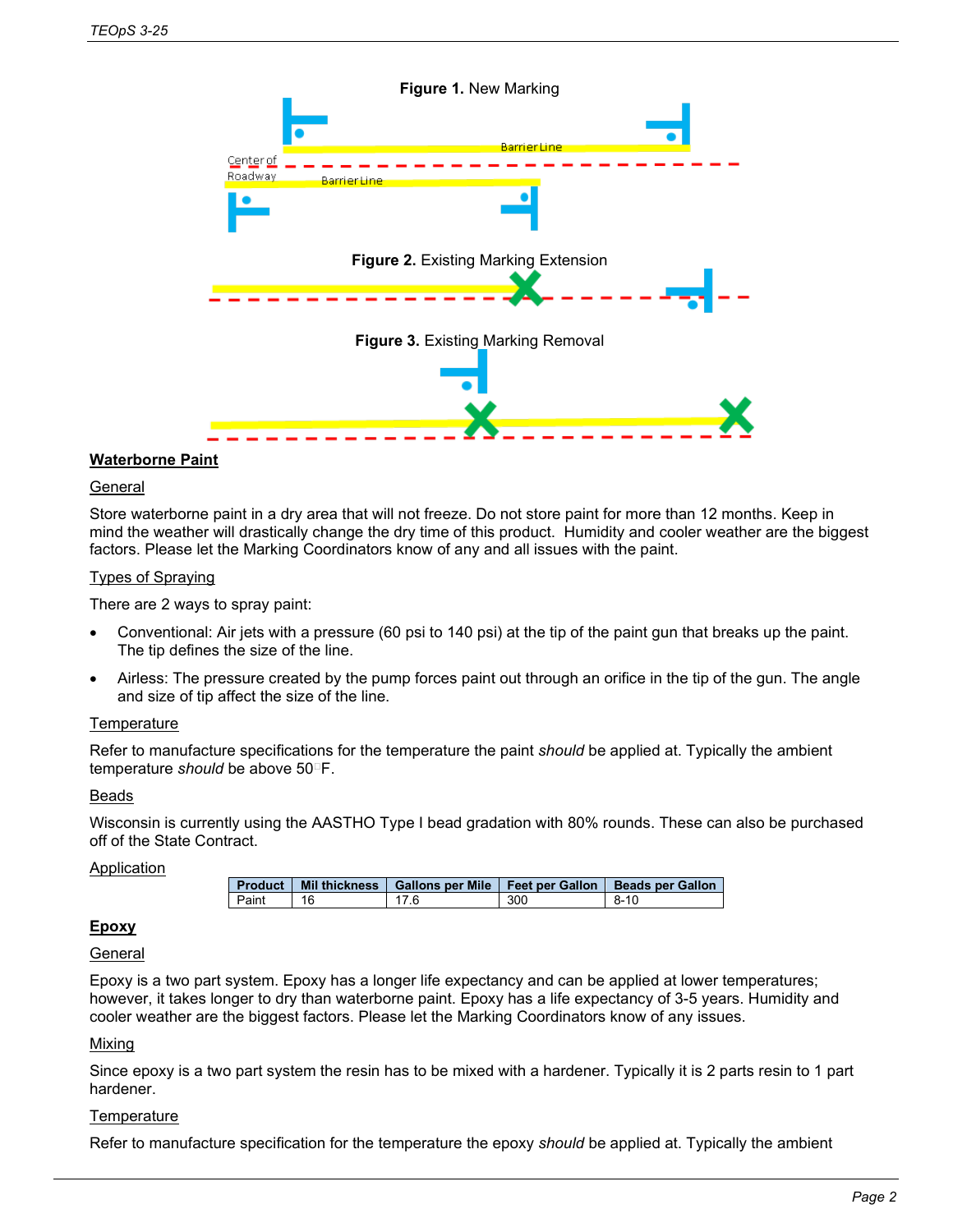temperature *should* be above 35°F

# Beads

Wisconsin is currently using the AASTHO Type I bead gradation with 80% rounds. See table above for how many pounds of beads per gallon are required.

#### **Application**

|       | <b>Product Pavement Type</b>   | <b>Mil Thickness</b> | <b>Gallons per Mile</b> | <b>Feet per Gallon</b> | <b>Beads per Gallon</b> |
|-------|--------------------------------|----------------------|-------------------------|------------------------|-------------------------|
| Epoxy | SMA/ Seal Coat/ Epoxy Overlays | 25                   | 27.4                    | 193                    | 25                      |
| Epoxy | All Others not stated above    |                      | 21.9                    | 241                    | 22.5                    |

# **Reflective Glass Beads**

#### **General**

Beads are added to lines to increase the visibility of the lines at night. The beads help reflect light from a vehicle back to the driver as shown in the picture to the right.



Optimum embedment of beads is 50-60%. Anything less than that *may* cause the beads to pop out and any more than that affects how much light the bead can reflect back to the driver.

#### Bead Calibration

Bead calibration is very important since to many beads is expensive and doesn't adhere to the paint, and not enough beads can result in low retros. Hold a container under the bead gun for 10 seconds. Measure beads in milliliters. Use the table below to measure the volume of beads in milliliters per 10 seconds for a 4" wide line drop rate.

| Bead Calibration Chart (AASHTO Type I to Type 4)                                                    |                            |                             |                             |                             |                             |  |  |
|-----------------------------------------------------------------------------------------------------|----------------------------|-----------------------------|-----------------------------|-----------------------------|-----------------------------|--|--|
| <b>Lbs/100ft Bead Calibration Chart</b>                                                             |                            |                             |                             |                             |                             |  |  |
| Speed                                                                                               | 8 lbs/1000 ft <sup>2</sup> | 10 lbs/1000 ft <sup>2</sup> | 12 lbs/1000 ft <sup>2</sup> | 22 lbs/1000 ft <sup>2</sup> | 24 lbs/1000 ft <sup>2</sup> |  |  |
| $10 \text{ mph}$                                                                                    | 1080                       | 1340                        | 1600                        | 2930                        | 3200                        |  |  |
| 9 mph                                                                                               | 960                        | 1200                        | 1440                        | 2560                        | 2880                        |  |  |
| 8 mph                                                                                               | 850                        | 1070                        | 1280                        | 2350                        | 2880                        |  |  |
| 7 mph                                                                                               | 750                        | 940                         | 1120                        | 2040                        | 2220                        |  |  |
| 6 mph                                                                                               | 640                        | 800                         | 960                         | 1760                        | 1920                        |  |  |
| 5 mph                                                                                               | 530                        | 660                         | 800                         | 1460                        | 1600                        |  |  |
| 4 <sub>mph</sub>                                                                                    | 430                        | 530                         | 640                         | 1160                        | 1280                        |  |  |
| 3 mph                                                                                               | 320                        | 400                         | 480                         | 880                         | 960                         |  |  |
| --<br>-----<br>$\sim$<br>$-\cdot$<br>$\overline{\phantom{0}}$<br>$\sim$<br>$\overline{\phantom{0}}$ |                            |                             |                             |                             |                             |  |  |

Source: Ennis Flint Traffic Paint Guide Book

# **General Application Calculations**

Formula for Determining Mil Thickness (only for a 4" wide line)

$$
Mil\;Thickness = \frac{(0.9115\;miles/ft)*(Number\;of\;Gallons)}{(Miles\;Striped)}
$$

Example: 55 gallons of paint was used in a 2 mile segment. What was the mil thickness?

$$
Mil\;Thickness = \frac{(0.9115\;miles/ft)*(55\;Gallons)}{(2\;miles)} = 25.07\;Mil
$$

Formula for Determining Gallons Per Mile at a Designated Width and Mil Thickness

$$
\frac{(19,200 ft^2 per gallon of linear line)}{(Mil Thicheness) * (Desired width of line in inches)} = \frac{Linear \, feet}{Gallon}
$$

 $\frac{5280 \text{ ft}}{Linear \text{ feet Per Gallon}} = \frac{GallG}{Mil}$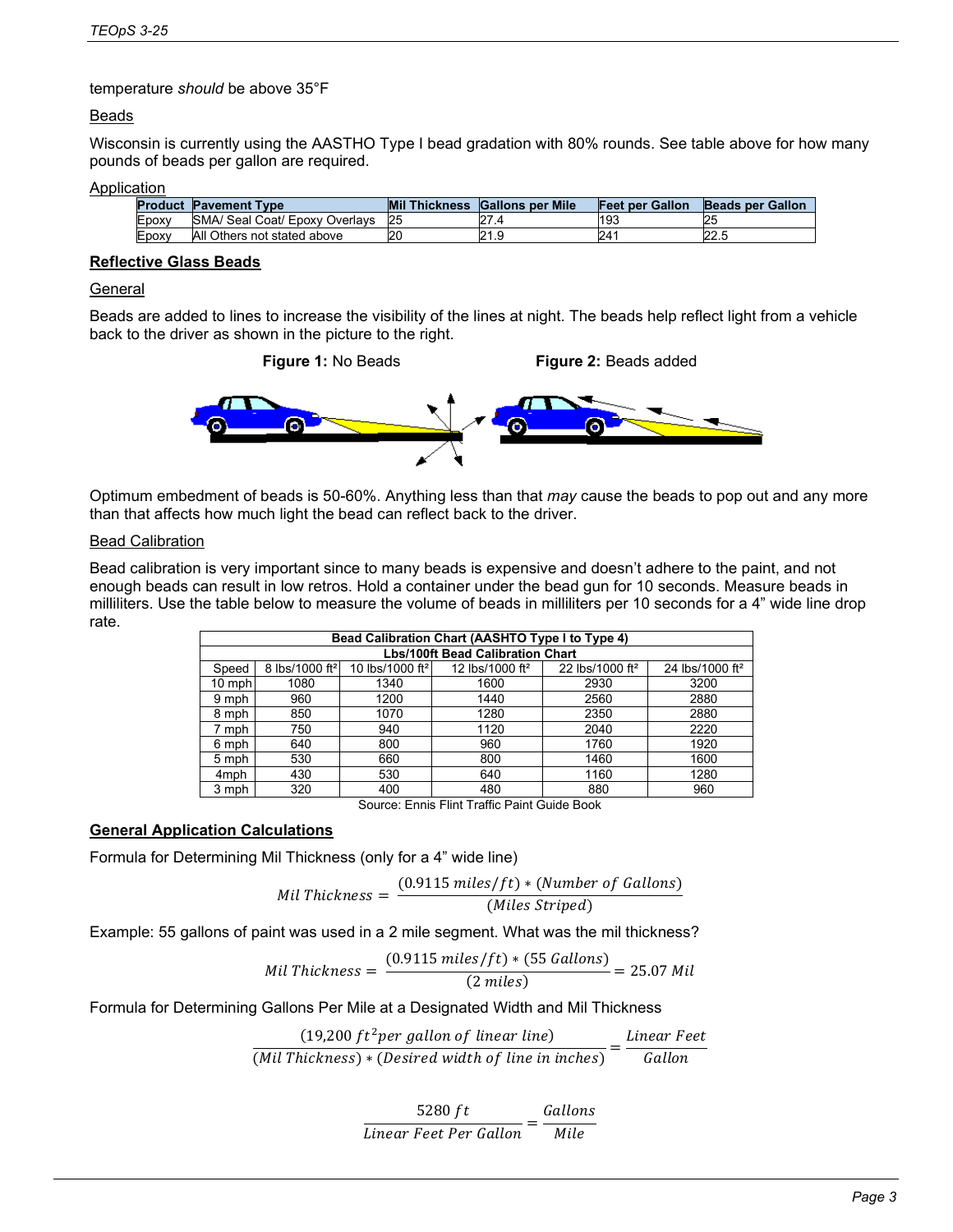Example: Assume the Line is 8" wide with a mil thickness of 15. How many gallons per mile do you need?

 $(19,200 ft^2 per$  gallon of linear line)  $\overline{(15 \text{ mils}) * (8 \text{ inches})}$  = 160 linear ft per g

 $\frac{5280 \text{ ft}}{160 \text{ linear ft per gallon}}$  = 33 gallons per m

# **Troubleshooting Tips**

#### Below are the common problems that occur during painting.

| <b>Table 1: Conventional Paint Application Troubleshooting</b><br>Source "MnDOT Pavement Marking Field Guide" |
|---------------------------------------------------------------------------------------------------------------|
| <b>DAINT ADDUCATION TROUBLESHOOTING</b>                                                                       |

| PAINT APPLICATION TROUBLESHOOTING |                                                                  |                                                  |  |  |  |
|-----------------------------------|------------------------------------------------------------------|--------------------------------------------------|--|--|--|
| <b>PROBLEM</b>                    | <b>CAUSE</b>                                                     | <b>REMEDY</b>                                    |  |  |  |
| <b>Excessive Thickness</b>        | Paint tank or pump pressure too high<br>$\bullet$                | Reduce tank or pump pressure<br>$\bullet$        |  |  |  |
| (overall)                         | Paint gun volume control open to wide (if present)<br>٠          | Adjust paint gun volume control<br>٠             |  |  |  |
|                                   | Applicator speed too low                                         | Increase speed<br>٠                              |  |  |  |
| <b>Excessive Thickness</b>        | Paint tank or pump pressure too high<br>$\bullet$                | Reduce tank or pump pressure<br>$\bullet$        |  |  |  |
| (middle of line)                  | Paint gun volume control open too wide (if present)              | Adjust paint gun volume control<br>$\bullet$     |  |  |  |
|                                   | Atomizing air pressure off or too low<br>$\bullet$               | Increase atomizing air pressure<br>٠             |  |  |  |
|                                   | Material buildup in paint gun tip and/or shroud<br>$\bullet$     | Clean tip and/or shroud<br>$\bullet$             |  |  |  |
| <b>Excessive Thickness</b>        | Material buildup in paint gun tip and/or shroud<br>$\bullet$     | Clean paint tip and/or shroud<br>$\bullet$       |  |  |  |
| (along one side)                  | Clogged hole(s) in paint gun atomizing tip<br>$\bullet$          | Clear clogged hole(s) in paint gun<br>$\bullet$  |  |  |  |
|                                   |                                                                  | atomizing tip                                    |  |  |  |
| <b>Insufficient Thickness</b>     | Paint tank or pump pressure too low<br>$\bullet$                 | Increase tank or pump pressure<br>$\bullet$      |  |  |  |
|                                   | Paint gun volume control not open enough (if present)            | Adjust paint gun volume control<br>¢             |  |  |  |
|                                   | Vehicle speed too high<br>$\bullet$                              | Increase applicator speed.<br>$\bullet$          |  |  |  |
|                                   | Atomizing pressure too low.<br>$\bullet$                         | Increase atomizing air pressure<br>$\bullet$     |  |  |  |
|                                   | Material buildup in paint gun tip and/or shroud<br>$\bullet$     | Clean paint gun tip and/or shroud                |  |  |  |
|                                   | Material buildup in paint filter(s) and/or plumbing<br>$\bullet$ | Clean paint filter(s) and/or plumbing<br>٠       |  |  |  |
| <b>Wide Paint Line</b>            | Paint gun set too high<br>$\bullet$                              | Lower gun<br>$\bullet$                           |  |  |  |
|                                   | Worn or damaged paint gun tip and/or shroud<br>$\bullet$         | Repair or replace tip and/or shroud<br>$\bullet$ |  |  |  |
| <b>Narrow Paint Line</b>          | Paint gun too low<br>$\bullet$                                   | Raise paint gun<br>$\bullet$                     |  |  |  |
|                                   | Paint gun tip slot not at 90° angle to paint line<br>$\bullet$   | Reposition paint gun tip<br>٠                    |  |  |  |
|                                   | Clogged paint gun tip and/or shroud                              | Clean paint gun tip and/or shroud                |  |  |  |
|                                   | Low air pressure in paint machine tire.<br>$\bullet$             | Inflate tire<br>$\bullet$                        |  |  |  |
| <b>Uneven Paint Line</b>          | Atomizing air pressure too low<br>$\bullet$                      | Increase atomizing air pressure<br>$\bullet$     |  |  |  |
| (spotty)                          | Paint tank pressure too low<br>$\bullet$                         | Increase material tank pressure<br>٠             |  |  |  |
|                                   | Old paint (viscosity too high)<br>$\bullet$                      | Rotate material stock<br>٠                       |  |  |  |
|                                   | Loose paint gun tip and/or shroud                                | Secure paint gun tip and/or shroud               |  |  |  |
|                                   | Not enough heat for paint to flow evenly                         | Increase heat                                    |  |  |  |
|                                   | No shroud                                                        | Install shroud                                   |  |  |  |

#### **Table 2:** Epoxy Spray Application Troubleshooting Source "MnDOT Pavement Marking Field Guide"

| <b>EPOXY SPRAY APPLICATION TROUBLESHOOTING</b> |                                       |                                             |  |  |  |
|------------------------------------------------|---------------------------------------|---------------------------------------------|--|--|--|
| <b>PROBLEM</b>                                 | <b>CAUSE</b>                          | <b>REMEDY</b>                               |  |  |  |
| Heavy or Light centers                         | Inadequate fluid delivery             | Increase fluid pressure                     |  |  |  |
|                                                |                                       | Decrease tip size                           |  |  |  |
| Surging pattern                                | Pulsating fluid delivery<br>$\bullet$ | Reduce demand                               |  |  |  |
|                                                |                                       | Remove restrictions in supply system        |  |  |  |
|                                                |                                       | Check individual pump pressures for unequal |  |  |  |
|                                                |                                       | pressure                                    |  |  |  |
|                                                |                                       | Check supply hose for leaks                 |  |  |  |
| "Lop-sided" millage                            | Worn tip sides                        | Replace tips                                |  |  |  |
|                                                | Clogged tip                           | Clean tips                                  |  |  |  |
| Line too wide                                  | Gun too high                          | Lower gun                                   |  |  |  |
|                                                | Too wide a fan angle on tip           | Adjust tip size if necessary                |  |  |  |
| Line too narrow                                | Gun too low                           | Change tip size                             |  |  |  |
|                                                | Too narrow a fan angle on tip         | Decrease speed of application               |  |  |  |
|                                                |                                       | Verify pressure settings                    |  |  |  |
| Too much or too little                         | Displacement pumps not properly<br>٠  | Adjust pumps                                |  |  |  |
| hardener                                       | synchronized                          |                                             |  |  |  |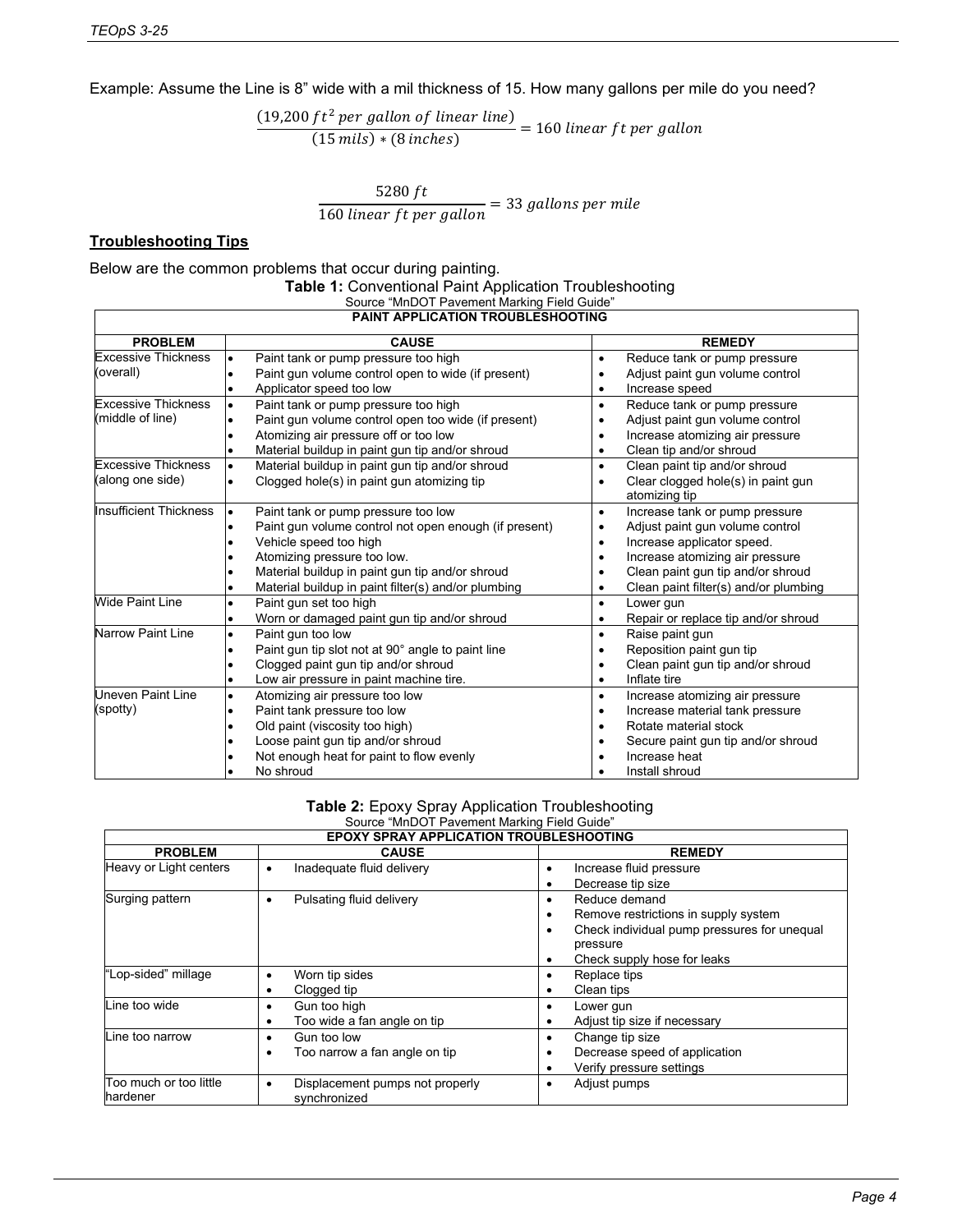| <b>REFLECTIVE BEAD APPLICATION TROUBLESHOOTING</b> |                                                                                                                                                       |                                                                                                                            |  |  |  |
|----------------------------------------------------|-------------------------------------------------------------------------------------------------------------------------------------------------------|----------------------------------------------------------------------------------------------------------------------------|--|--|--|
| <b>PROBLEM</b>                                     | <b>CAUSE</b>                                                                                                                                          | <b>REMEDY</b>                                                                                                              |  |  |  |
| Beads on one side                                  | Bead gun out of alignment<br>Clogged bead gun                                                                                                         | Adjust alignment of gun cap                                                                                                |  |  |  |
| Excessive bead use                                 | Worn gun needle, seat and orifice<br>Excessive glass bead pressure                                                                                    | Rebuild gun<br>Decrease pressure<br>٠                                                                                      |  |  |  |
| Beads in middle of line                            | Bead tank pressure too low<br>٠<br>Bead gun "off" and "on" control screw no<br>adjusted<br>Bead gun cap out of alignment<br>Too big of a bead gun tip | Increase pressure<br>$\bullet$<br>Adjust control screw<br>$\bullet$<br>Align cap deflector<br>٠<br>Change to a smaller tip |  |  |  |
| All beads buried                                   | Bead gun too close to paint<br>Bead gun angle too shallow<br>Excessive paint millage                                                                  | Re-align bead gun<br>٠<br>Adjust angle of bead gun<br>Check wet millage thickness<br>٠                                     |  |  |  |
| All beads on top of line                           | Bead gun too far from paint gun                                                                                                                       | Re-align bead gun<br>٠                                                                                                     |  |  |  |
| Pulsed bead application                            | Bead tank pressure inadequate                                                                                                                         | Raise tank pressure<br>Rebuild applicator to increase pressure                                                             |  |  |  |
| Excessive amount of beads<br>beside line           | Too much overlap of bead pattern on line .<br>pattern                                                                                                 | Move bead gun closer to roadway                                                                                            |  |  |  |

# **Table 3:** Reflective Bead Application Troubleshooting Source "MnDOT Pavement Marking Field Guide"

# **CONTACTS**

| <b>DOT Contacts</b>           |                       |               |                             |  |  |  |
|-------------------------------|-----------------------|---------------|-----------------------------|--|--|--|
| Region                        | <b>Contact Person</b> | <b>Number</b> | Email                       |  |  |  |
| <b>Pavement Marking Staff</b> | Jeannie Silver        | 608-246-5408  | jeannie.silver@dot.wi.gov   |  |  |  |
| 3609 Pierstorff St            | Linette Rizos         | 414-333-6234  | linette.rizos@dot.wi.gov    |  |  |  |
| Madison, WI 53704             | Matt Rauch            | 608-246-5305  | matt.rauch@dot.wi.gov       |  |  |  |
| SW Region-La Crosse           |                       |               |                             |  |  |  |
| 3550 Mormon Coulee Rd.        | Kory Keppel           | 608-785-9953  | kory.keppel@dot.wi.gov      |  |  |  |
| La Crosse, WI 54601           |                       |               |                             |  |  |  |
| SW Region- Madison            |                       |               |                             |  |  |  |
| 3601 Pierstorff St            | Jeff Holloway         | 608-246-3268  | jeffrey.holloway@dot.wi.gov |  |  |  |
| Madison, WI 53704             |                       |               |                             |  |  |  |
| <b>SE Region- West Allis</b>  | Donald Steel          | 262-548-6765  | donald.steel@dot.wi.gov     |  |  |  |
| 935 S. 60th St.               | Chuck Saldivar        | 414-266-1164  | chuck.saldivar@dot.wi.gov   |  |  |  |
| West Allis, WI 53214          | Jenny Buckett         | 414-750-2427  | jennifer buckett@dot.wi.gov |  |  |  |
| NE Region- Green Bay          |                       |               |                             |  |  |  |
| 944 Vander Perren Way         | Steven Herlache       | 920-492-3512  | steven.herlache@dot.wi.gov  |  |  |  |
| Green Bay, WI 54304           |                       |               |                             |  |  |  |
| <b>NC Region- Wis Rapids</b>  |                       |               |                             |  |  |  |
| 2841 Industrial St            | Mike Worzella         | 715-421-8003  | michael.worzella@dot.wi.gov |  |  |  |
| Wis Rapids, Wi 54495          |                       |               |                             |  |  |  |
| NC Region-Rhinelander         |                       |               |                             |  |  |  |
| Hanson Lake Rd                | Mike Worzella         | 715-421-8003  | michael.worzella@dot.wi.gov |  |  |  |
| Rhinelander, WI 54501         |                       |               |                             |  |  |  |
| <b>NW Region-Spooner</b>      |                       |               |                             |  |  |  |
| W7102 Green Valley Rd         | <b>Vance Powers</b>   | 715-409-9115  | vance.powers@dot.wi.gov     |  |  |  |
| Spooner, WI 54801             |                       |               |                             |  |  |  |
| NW Region- Eau Claire         |                       |               |                             |  |  |  |
| 5009 USH 53 South             | <b>Vance Powers</b>   | 715-409-9115  | vance.powers@dot.wi.gov     |  |  |  |
| Eau Claire, WI 54701          |                       |               |                             |  |  |  |

| <b>South West</b>                                                                 |                                                                                            |                                                                                                          |
|-----------------------------------------------------------------------------------|--------------------------------------------------------------------------------------------|----------------------------------------------------------------------------------------------------------|
| Adams                                                                             | David Johnson                                                                              | (608) 339-3355                                                                                           |
| Dane                                                                              | Robert Peterson                                                                            | (608) 575-5209                                                                                           |
| Dodge                                                                             | <b>Wally Fett</b>                                                                          | (920) 296-2376                                                                                           |
| lowa                                                                              | Jeff Anderson                                                                              | (608) 574 2934                                                                                           |
| Vernon                                                                            | <b>Phil Hewitt</b>                                                                         | (608) 606-3777                                                                                           |
| Southeast<br>Milwaukee<br>Ozaukee<br>Racine<br>Walworth<br>Washington<br>Waukesha | Scott Schweitzer<br>Josh Borden<br>Mike Kirshling<br>Dave G<br>Tim Pfeifer<br>Bob Rochelle | (414) 558-5752<br>(262) 238-8336<br>(262) 770-9690<br>(262) 949-7835<br>(262) 483-3081<br>(414) 548-7843 |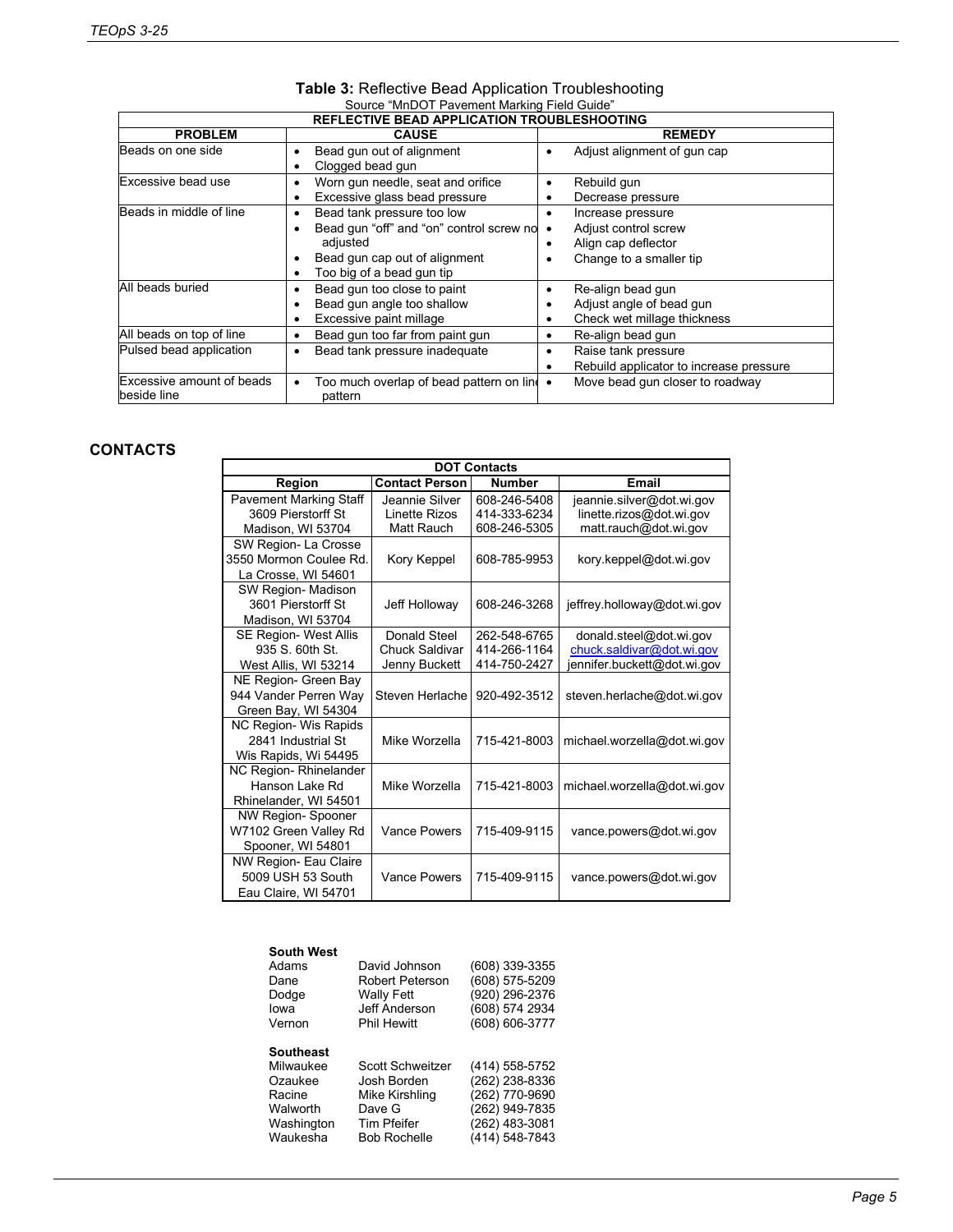| Northeast            |                      |                |
|----------------------|----------------------|----------------|
| <b>Brown</b>         | Jim Burkel           | (920) 609-4020 |
| Calumet              |                      | (920)418-2320  |
| Fond du Lac          | John Hoffman         | (920) 929-3491 |
| Kewaunee             | Keith Paplahm        | (920) 255-3876 |
| Marinette            | Joe Baranek          | (715) 923-6874 |
| Sheboygan            | <b>Brian Olson</b>   | (920) 459-3822 |
| <b>North Central</b> |                      |                |
| Adams                | David Johnson        | (608) 339-3355 |
| Langlade             | <b>Crystal Wells</b> | (715) 627-6351 |
| Portage              | <b>Steve Schlice</b> | (715) 345-5235 |
| Shawano              | Casey Beyersdorf     | (715) 853-1699 |
| Waushara             | <b>Tom Dahlke</b>    | (920) 787-3327 |
| <b>Northwest</b>     |                      |                |
| Taylor               | Doug Brost           | (715) 965-3141 |
| Trempealeau          | Tanner Kidd          | (715) 538-3035 |
| Washburn             | Tim Baier            | (715) 520-0215 |
|                      | Adam Gronning        | (715) 641-0570 |
|                      |                      |                |

# **3-25-2 Field Crew Safety and Training May 2017**

# **PERSONAL SAFETY**

All Department of Transportation (DOT) personnel **and** any personnel working for the state are required to follow the safety policies stated in the DOT Transportation Administrative Manual (TAM). DOT, county, and contractor personnel **shall** wear:

- Eye Protection: [\(TAM SD 36\)](http://dotnet/bmssafetyhazmat/tamsdirectives/docs/sd36-eye.doc)
	- o Safety glasses with attached shields • Foot Protection: Steel-toe boot or shoe [\(TAM SD30\)](http://dotnet/bmssafetyhazmat/tamsdirectives/docs/sd30-foot.doc)
- Protective Headgear: [\(TAM SD 51\)](http://dotnet/bmssafetyhazmat/tamsdirectives/docs/sd51-head.doc) o Hard hat
- High Visibility Safety Apparel: [\(TAM SD 57\)](http://dotnet/bmssafetyhazmat/tamsdirectives/docs/sd57-hiviz.doc)
	- o Reflectorized Safety Vest at all times on or along the roadway
	- o Reflectorized Safety Pants during nighttime hours.

Hazard Warning Information - Treated Wood Management (See Exhibit 5)

(Material Safety Data Sheets *should* be requested from the wood post vendor)

#### **EMPLOYEE RECOMMENDED TRAINING**

All agencies doing work for the DOT *should* make sure their employees are properly trained in the following areas:

- 1.Field Operations Awareness
- 2.Shop Tools
- 3.Major Equipment Operations
- 4.Utilities Locate. Call Diggers Hotline 811
- 5. Retraining
- 6.Vehicle Safety and Inspection

# **WORK AREA TRAFFIC CONTROL**

All traffic control **shall** be in compliance with the WMUTCD and Departmental policies. See Standard detail drawings.

Vehicles used in highway signing operations **shall** be equipped with at least two (2) yellow, high intensity rotating beacons, clearly visible from the front, rear and both sides of the vehicle. These beacons **shall** be placed as high as possible on each vehicle. Vehicles **shall** have all warning lights operating when stopped, or moving slowly along any highway. Warning lights **SHALL NOT** be displayed while the vehicle is traveling at highway speeds or when traveling between jobs.

When conditions are less than ideal, additional advance warning signs or devices *should* be added to the traffic control layouts. In some cases, the work *should* be deferred until the conditions are more favorable.

All lane closures on two lane roadways require flagging of traffic as well as advance signing and cone placement in the work area. Remember that all flaggers **shall** use stop/slow paddles.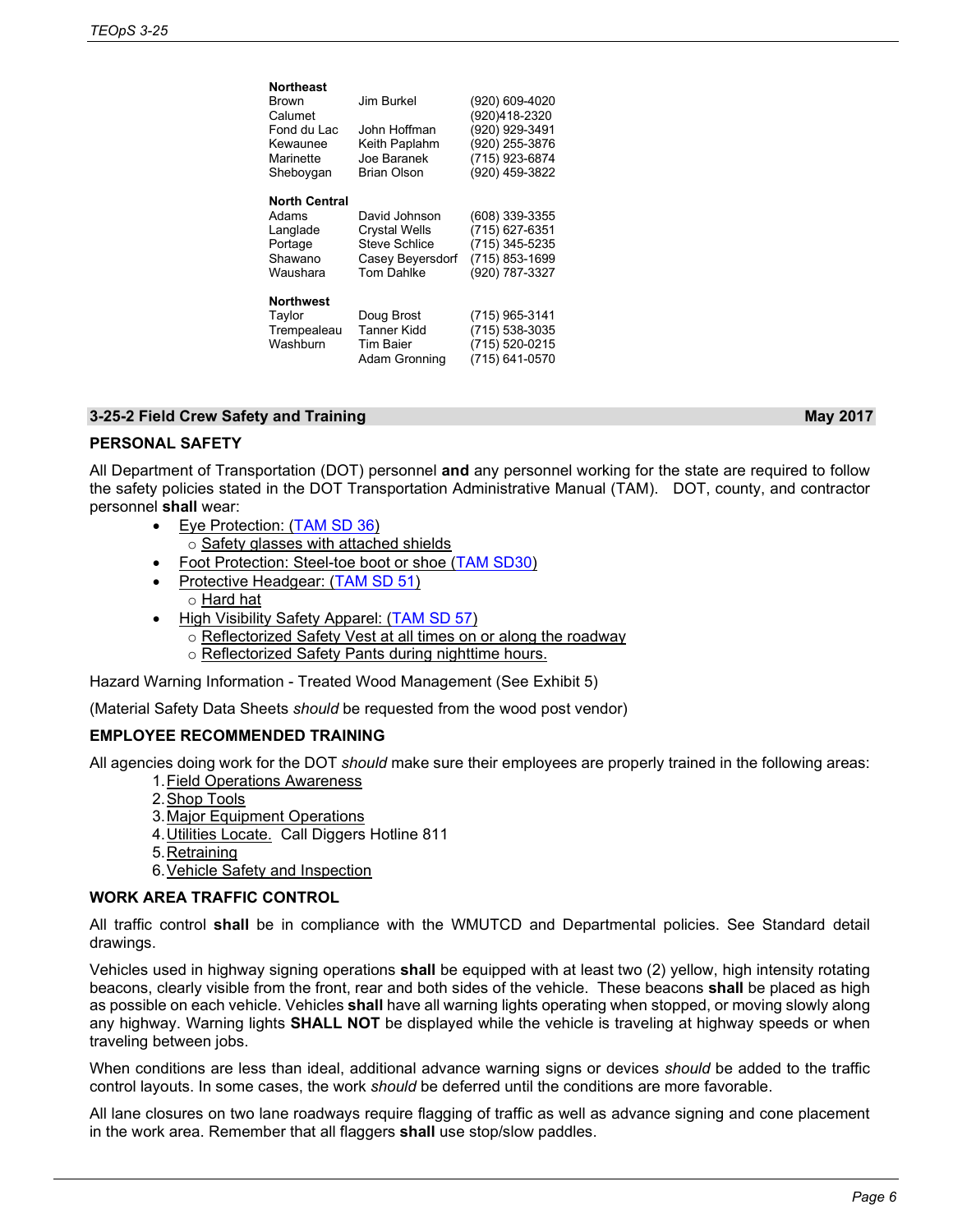An encroachment into a lane of traffic *may* require cones and/or flagging. The amount of encroachment, the volume and speed of passing vehicles will determine traffic control measures required. For example, a cone *may* be sufficient to mark the point where an outrigger makes contact with the pavement outside the overall width of the truck.

# **PUBLIC SAFETY**

Workers **shall** park vehicles off the road as far as practical. Care *should* be taken to not block the vision of existing traffic control devices such as stop signs and signals. Work activities *should* be performed with an assumption the motorist does not know what the workers are going to do.

# **UTILITIES**

Utility Locates. Diggers Hotline (811) **shall** be called and located before any work is performed. They *should* be given at least a 3 working day notice.

The following is a five-point plan for utility locates before digging in the highway right-of-way, which covers the routine steps required by Diggers Hotline:

- 1. Prepare a plan or work location sketch or drawing. Indicate a 25 foot radius around the stake or lath for "MARKING INSTRUCTIONS" for Diggers Hotline.
- 2. At each locate site, mark with a stake or by painting the pavement or shoulder of the highway. White or pink are the approved colors for ribbons, flags or paint when marking sign locations for utility locates.
- 3. Identify the exact location by measuring the distance from the nearest intersecting street or highway. Indicate which side of the highway the locate is on.
- 4. Contact Diggers Hotline to request the area to be located. Retain ticket number for a minimum of six years after work is completed.
- 5. Investigate the possibility of other utilities having services at the locate site.

Utility Damage Procedure. Damage prevention is the ultimate goal. As stated above it is essential to get clearance from utilities before doing any digging.

BEFORE YOU DIG, CONFIRM UTILITIES HAVE BEEN LOCATED

### **IF UTILITY DAMAGE OCCURS:**

- CALL THE UTILITY FROM A SAFE LOCATION AS SOON AS POSSIBLE.
- **Q** CLEAR AREA IF NECESSARY.
- EXTINGUISH ALL FIRE SOURCES; BE MINDFUL OF LOSS OF LIFE.
- **Q NOTIFY EMERGENCY SERVICES (IF NECESSARY).**
- **Q NOTIFY SUPERVISOR.**
- BE AVAILABLE ON OR NEAR THE SITE UNTIL REPAIR CREW ARRIVES.

#### **MAJOR EQUIPMENT OPERATIONS**

It is recommended that field operations that involve digger derricks or bucket trucks will NOT be performed with fewer than two crew persons on the job site.

HAVING A UTILITY LOCATE CLEARANCE DOESN'T NECESSARILY MEAN ALL DANGER HAS BEEN REMOVED.

Derrick operators must be aware of overhead lines to be certain the boom or its attachments remain the required distance away from the overhead lines.

#### **ACRONYMS & DESCRIPTIONS**

- HMA Hot Mix Asphalt
- MSDS Material Safety Data Sheets
- PCC Portland Cement Concrete
- PMC Pavement Marking Coordinator
- TMA Transportation Maintenance Agreement
- Type H Sheeting Prismatic High Intensity

Type F Sheeting - Prismatic High Intensity Fluorescent Sheeting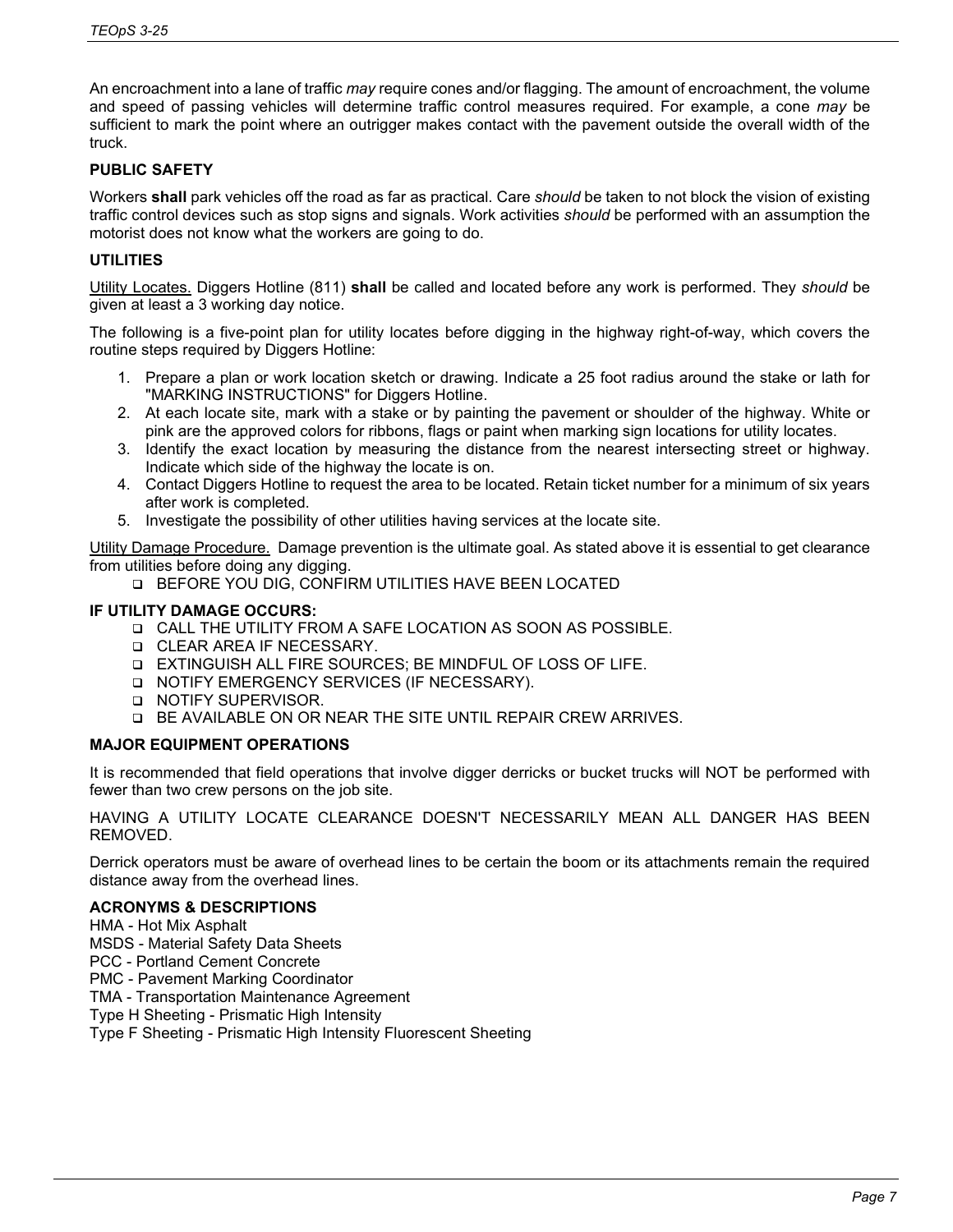# **3-25-3 Field Inspections May 2022**

### **PURPOSE**

This subject was provided to provide guidance to traffic operations staff on quality control of pavement markings on the state system. The goal is to provide safe and efficient ways to spot check the statewide pavement marking program.

These guidelines are intended to provide a framework for checking pavement markings across the state for improvement programs, regionwide LETs, and BECK data collection.

# **SAFETY**

All inspectors **shall** wear a high visibility safety vests during the day and high visibility safety vests and pants during nighttime hours. No out-of-vehicle inspections *should* be completed in inclement weather conditions. All vehicles **shall** be parked as far off the road as practical and be equip with lights on the top of the vehicle and hazards on when off the roadway. High ADT roadways 2 people is recommended to act as a spotter.

#### **INSPECTION**

Inspection will consist of durability or presence of the pavement marking as well as retroreflectivity of the pavement markings. The QA/QC form will be filled out including the date, inspection, route and segment collecting data on. The exact location of the reading *should* be:

- Easy to relocate (i.e., xx feet past intersection, house number, mile marker, etc.)
- Not at a high wear area (no turn lanes, driveways)

Readings must be taken on days when the roadway is dry, and temperatures are above 45F. ASTM E1710 (retro) and E1349 (color) will be followed.

#### **DATA COLLECTION PROCESS**

Step 1: Calibrate handheld meter in accordance with manufacturers' recommendations at the office.

- Step 2: Record exact location following requirements above.
- Step 3: All measurements **shall** be taken in the direction of travel. Centerline markings **shall** be taken in both directions.
- Step 4: Take picture of each location.
- Step 5: On all traffic lanes take 10 retroreflectivity readings every 25 feet or 2 readings per skip for 5 skips. Record findings.
- Step 6: Record durability based on ASTM D913-15. Examples can be found [here.](https://wisdot.box.com/s/ym1ysjo9ar1qvoaxydc1larak8ng69vs)
- Step 7: Repeat Steps 2-6 approximately 3 miles down the road. If the meters are placed back in the box, please recalibrate before collecting readings.
- Step 8: Repeat Steps 2-6 approximately 3 miles down the road. If the meters are placed back in the box, please recalibrate before collecting readings.
- Step 9: Visually inspect roadway at highway speed. For BECK routes only one county per route needs to be evaluated.
- Step 10: Upload records to \BoxDrv\Box\DTSD\DTSD-BTO\Traffic\Marking\RegionwideLETS

#### **WHEN TO COLLECT READINGS - BECK**

Collect readings 1-3 weeks after crew has collected readings and before payment of invoices. BTO will collect retros on BECK routes. Readings will be collected on 5 routes per month per crew. Forms will be saved here: \BoxDrv\Box\DTSD\DTSD-BTO\Traffic\Marking\RegionwideLETS

# **WHEN TO COLLECT READINGS - REGIONWIDE LETS**

Collect readings 2-3 weeks after crew has placed markings and before payment of invoices. Readings will be collected on 2 route per month per crew. Regions will be able to select which routes they want to collect data on. BTO can be asked to check color of the yellow marking if regions deem it necessary. Forms **shall** be saved as the project ID in this folder: \BoxDrv\Box\DTSD\DTSD-BTO\Traffic\Marking\RegionwideLETS